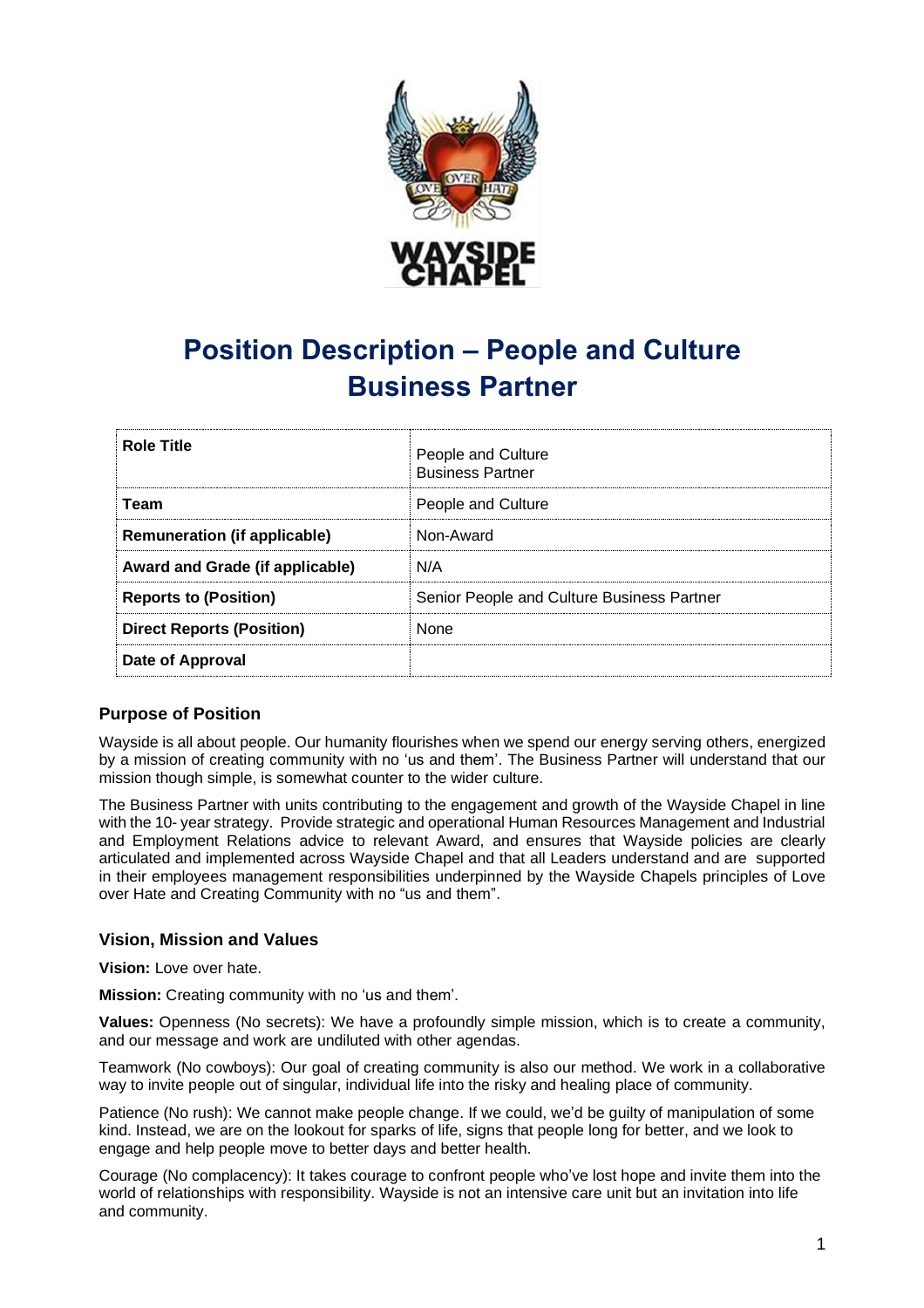Respect (No Judges): People have the right to make their own decisions. People have the right to make bad decisions. People who choose singular misery or even death deserve to have their rights respected. Wayside's mission is not to fix people but to love them and be with them, knowing that if they are really met, they'll really move toward health and life.

#### **Behaviours:**

*Stand Back:* Recognise that we are each necessary, significant but not central. The mission evaporates when we are central. Take a step back when our emotions are high and cool off. When central, the important thing is how we feel, and the most pressing need is to express our feeling. When necessary, significant but not central, in a time of difficulty, the most important thing is to ask, "what facts do I not have" and "who can I talk to for reliable clarity"

*Speak Well:* Identify and appreciate the strengths in colleagues. Recognise that everyone's strengths are also their weaknesses, if we look for weakness, we'll find it and if we look for strength, we'll find it. An atmosphere where colleagues are habitually talked up behind their backs will create an unbeatable team.

*Embrace Errors:* Accept when you have made a mistake, that an opportunity to learn is present. Learning is lost when we spend energy covering our arse or blaming others. Nothing is more liberating than the security it takes to admit that your performance did not cover you or the team in glory. Helping each other embrace moments of learning will build a team that can overcome anything.

*Be Kind:* We do an excellent job of being kind with our visitors, let's also be kind to each other. Kindness is implicit in our vision and our mission. Kindness is not a matter of feeling anything but a matter of acting and participating. You might feel uncomfortable, but kindness will give the benefit of the doubt or begin an uncomfortable but direct discussion.

# **Key Accountabilities & Responsibilities**

# **Business Partnering**

- Partner with managers to deliver high quality HR strategies and solutions to support the delivery of strategic, organisational and team objectives.
- Provide coaching and advice to leaders and employees to ensure the implementation and maintenance of effective workplace management practices in accordance with relevant legislation and policies.
- Provide responsive support and coaching to leaders on policy matters related to workforce management including recruitment, establishment ???, employee performance and management, teamwork, organisational structure, industrial matters, and resolution of grievances, disciplines, and complaints.
- Undertake investigations where appropriate and other related workforce management matters.

# **Learning and Development**

- Manage the development and implementation of the Wayside Chapel annual training program including scoping, development and delivery of training modules that develop organisational capability
- Research and manage Wayside trainee program, working with RTO
- Facilitate training workshops to build capability, engagement and performance of managers and staff to achieve the business objectives of Wayside Chapel
- Ensure a robust evaluation framework and learning evaluations are well designed and learner feedback is used to improve quality of delivery and employee outcomes.
- In collaboration with the People and Culture team, develop and implement effective processes to capture individual professional development plan information for analysis to inform learning initiatives
- Development of meaningful analytical reports and regular reporting on training needs, attendance/uptake, and completion rates. Training records are accurate and current.
- Ensure information on internal non-accredited courses/resources is explained and promoted through SharePoint, Litmos, Employment Hero and other relevant communication methods so that it is readily understood and accessed by managers and staff.
- Manage relationships with external training providers, including eLearning, to ensure content and cost-effective service is provided, preferred arrangements established.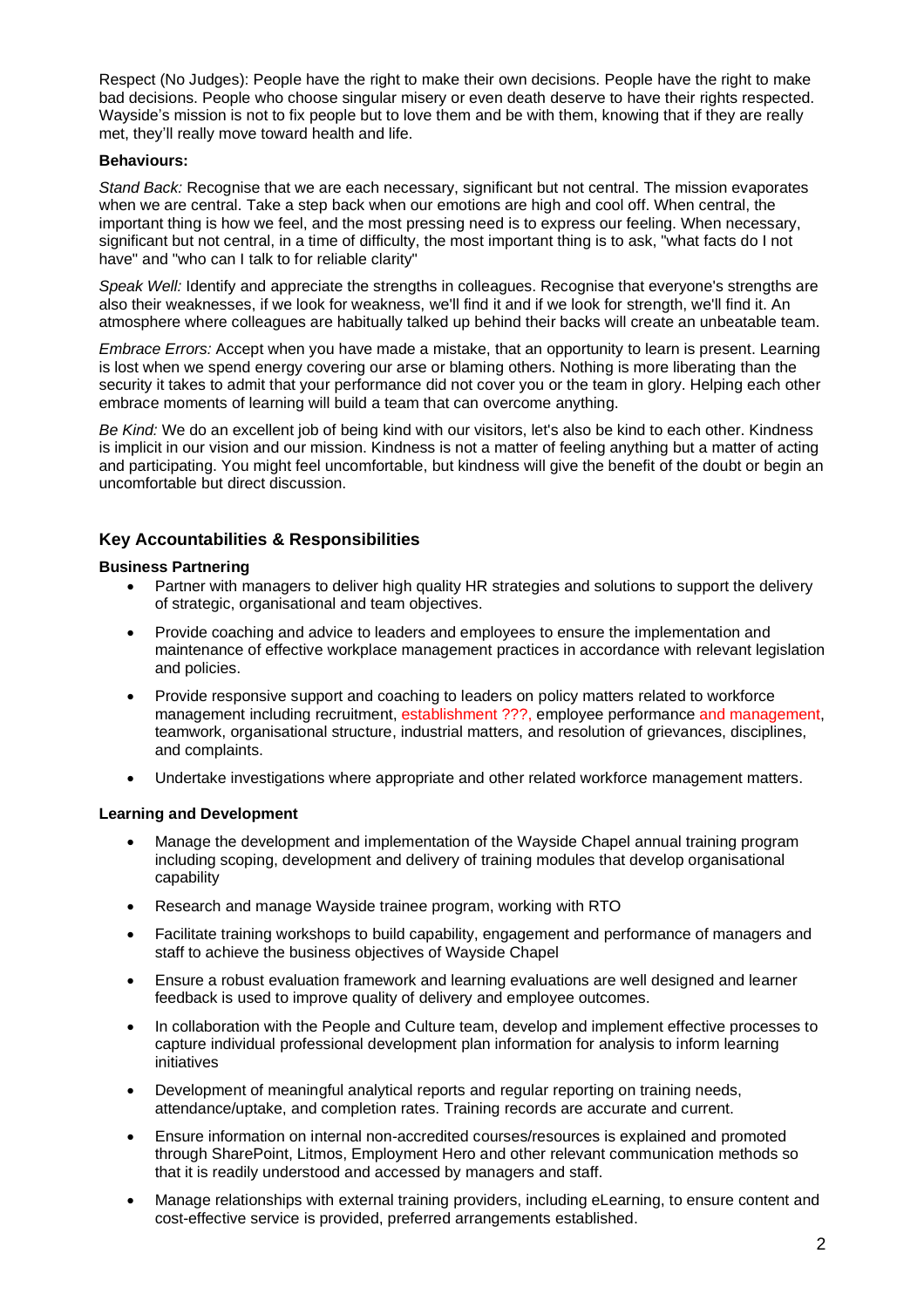# **Leadership and Culture**

- Proactively contribute to the creation of a positive, fun, and value-driven culture
- Contribute to the development, implementation and evaluation of strategic human resource plans and policies that support Wayside Chapels vision, values, and strategic priorities.

#### **Industrial Relations and Relevant Legislation**

- Comply with and keep abreast of any relevant legislation applicable to the performance of the duties of this position, and develop, communicate, implement, and review P&C policies and procedures that support the organisation and reflect current best practice.
- Work collaboratively with and provide advice to the payroll section and advice to employees in relation to application of award and agreement conditions.

#### **People Metrics and Reporting**

- Support the preparation of workforce reports as required and assist in analysing the data to develop action plans with leaders to address key issues
- Support coordination of culture and engagement surveys, and work as part of the team to develop and implement improvement strategies.
- Conduct exit interviews and establish areas and processes for potential improvement.
- Collect and analyse data for insights to improve performance and talent outcomes and to support the translation of organisational priorities into meaningful metrics and targets.

#### **Maintain a safe working environment for our people and visitors**

• Role model safe working and wellbeing practices

#### **People related Risk Management**

• Comply with all relevant legislation and all Wayside policies and procedures

#### **Other**

- Any other duties as directed by the Senior People and Culture Business Partner or equivalent role
- Undertake training as required and directed.
- Practice and promote appropriate self-care at an individual, team and organisation wide level.

#### **Core Competenciess – key skills, work experience, qualifications**

- Highly developed influencing, relationship building and customer service skills.
- Tertiary qualifications in human resources management or equivalent
- Demonstrated experience in human resource functions including:
	- o Business partnering
	- o Coaching and mentoring
	- o Change management
	- o Award Interpretation
	- o Management of ER/IR issues
	- o Interpretation and application of relevant legislation and regulations
	- o Performance management
	- o Remuneration, reward, and recognition
- High-level problem-solving skills with the ability to identify issues or problems and recommend strategies, ideas, and opportunities for resolving them.
- Experience in the development, review and application of human resource policies, programs, and practices.
- Demonstrated capacity to undertake human resource projects and implement related initiatives, including the ability to initiate and respond effectively to change.
- Experience in the use of and analytical interpretation of a human resource information systems.
- Ability to work in a team environment, often under tight time constraints, to achieve team and organisational goals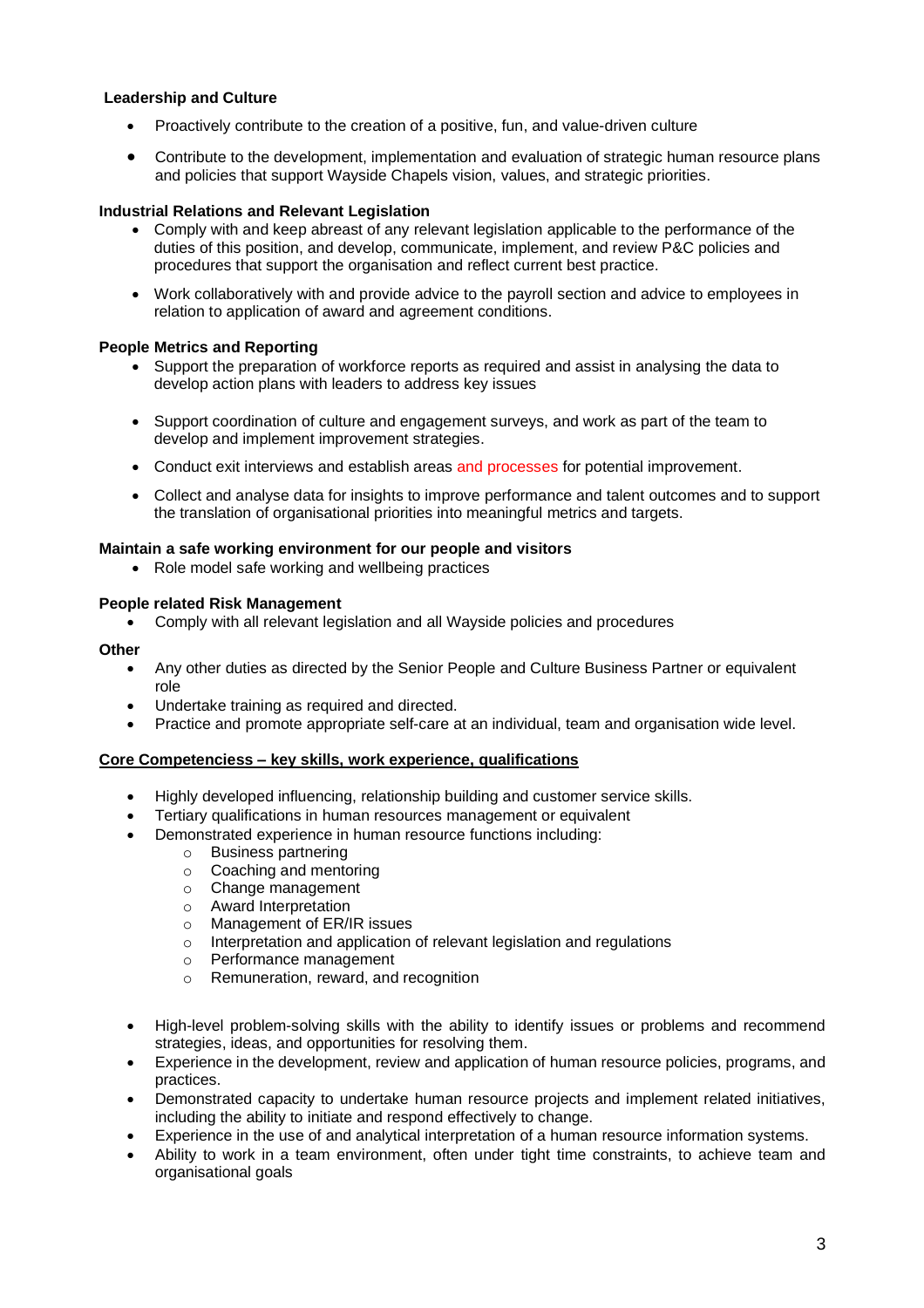# **Key Relationships**

| <b>Who</b>                                                                          | <b>Why</b>                                                                                                                                                                                                                                                                                |
|-------------------------------------------------------------------------------------|-------------------------------------------------------------------------------------------------------------------------------------------------------------------------------------------------------------------------------------------------------------------------------------------|
| <b>Internal</b>                                                                     |                                                                                                                                                                                                                                                                                           |
| <b>Senior People and Cuture Business Partner</b><br>and Head of People and Culture, | Support and promote best practice and<br>$\bullet$<br>practical initiatives and delivery across<br>partnering areas of Wayside                                                                                                                                                            |
|                                                                                     | Escalate sensitive issues, receive<br>guidance on proposals and recommended<br>solution(s)                                                                                                                                                                                                |
|                                                                                     | Keep informed, advise, and provide<br>$\bullet$<br>regular updates on service delivery and<br>priorities                                                                                                                                                                                  |
|                                                                                     | Participate in discussions and decisions<br>and share information on collaboration<br>with area                                                                                                                                                                                           |
| <b>People and Culture Team</b>                                                      | Work collaboratively, share information<br>٠<br>and discuss contemporary human<br>resources best practices, innovations,<br>processes and policies                                                                                                                                        |
|                                                                                     | Guide support and coach to deliver robust<br>business partnerships and optimum<br>outcomes                                                                                                                                                                                                |
|                                                                                     | Represent work group perspectives                                                                                                                                                                                                                                                         |
|                                                                                     | Lead meetings, discussions and decisions<br>regarding services delivery in a dynamic<br>client focused partner model                                                                                                                                                                      |
|                                                                                     | Inspire collaborative and positive<br>partnerships                                                                                                                                                                                                                                        |
| <b>Wayside Employees</b>                                                            | Provide guidance, advice, and support in<br>$\bullet$<br>delivering people focused HR services                                                                                                                                                                                            |
|                                                                                     | Develop and maintain effective working<br>$\bullet$<br>relationships and open channels of<br>communication                                                                                                                                                                                |
|                                                                                     | Manage the flow of information to<br>facilitate, negotiate and influence positive<br>outcomes and solutions                                                                                                                                                                               |
|                                                                                     | Facilitate interventions, escalate sensitive<br>$\bullet$<br>issues, and propose solutions that deliver<br>quality HR services and outcomes                                                                                                                                               |
|                                                                                     | Support and coach on a range of options,<br>methods, and implications, encourage<br>collaboration, share information to support<br>constructive and improved performance                                                                                                                  |
| <b>Payroll and Finance</b>                                                          | Work collaboratively with and provide<br>$\bullet$<br>advice to payroll and Finance in relation<br>to application of award and agreement<br>conditions<br>Manage the flow of information of any<br>$\bullet$<br>changes to employment conditions<br>Review Termination Payments of units. |
| <b>External</b>                                                                     |                                                                                                                                                                                                                                                                                           |
| <b>Consultants</b><br>RTO's<br><b>Vendors</b>                                       | Actively maintain specialist knowledge<br>and collaborate on contemporary human                                                                                                                                                                                                           |